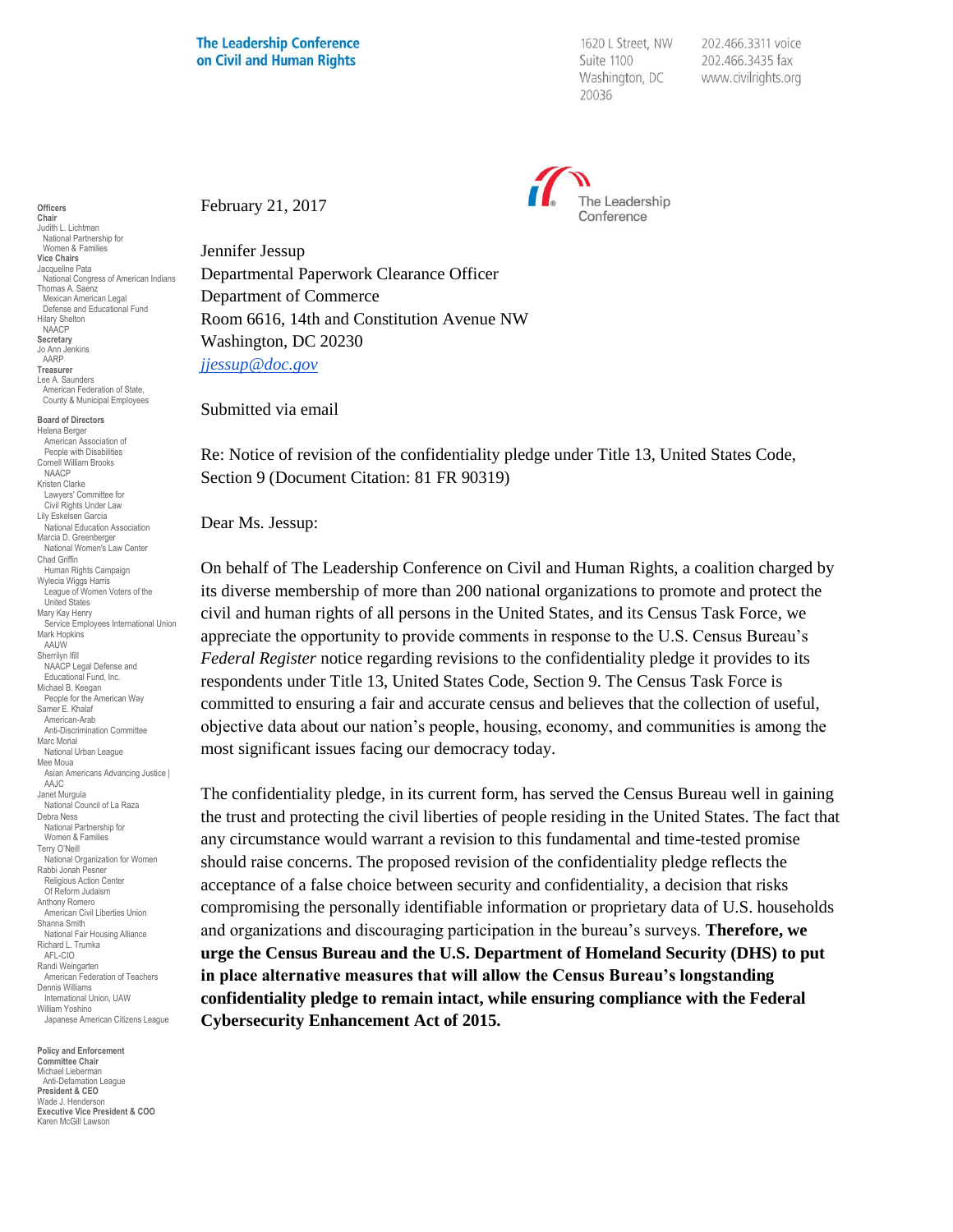February 21, 2017 Page 2 of 4



## **Current Confidentiality Pledge is Effective**

The Census Bureau's Title 13 confidentiality pledge embodies a key pillar of the bureau's ethical code, which has served the agency well. Census Bureau testing has shown that assurances of confidentiality are effective at securing respondent participation in its surveys.<sup>i</sup> Testing for the 2010 Census showed that anonymity was important to participants. In addition, participants responded well to assurances that their data would only be used for statistical purposes and responded negatively to the idea of two-way agency data sharing. In particular, Census staff recommended against including information that evokes strong reactions, like "immigration agencies."ii

A fundamental goal of Census Bureau data collection activities is accuracy, which depends on broad participation by households and organizations. Lack of trust in the confidentiality of personal data presents a major barrier to census participation, especially among hard-to-count population groups, despite the survey's mandatory nature. Qualitative, ethnographic investigation shows that some immigrant<sup>iii</sup> and Muslim<sup>iv</sup> communities already fear the census, and assurances in the confidentiality pledge can be instrumental in garnering responses. Importantly, these communities' fears are not unjustified. The Census Bureau provided address-level data to other parts of the U.S. government to help facilitate the unjust internment of Japanese Americans in camps during World War II.<sup>vi</sup> Recognizing the stain on our nation's history, as well as the importance of preserving the integrity of the nation's largest statistical agency, Congress subsequently strengthened the confidentiality provisions of the Census Act to prevent any sharing of personally identifiable information outside of the Census Bureau, for any reason. Allowing non-sworn agents of the U.S. government to see confidential information — even to advance the bureau's cybersecurity — easily could generate additional fear in disadvantaged and persecuted communities, resulting in disparate racial and ethnic impacts and undermining the validity of datasets.

## **Revised Pledge Abandons Confidentiality Protections**

Revising the confidentiality pledge reflects a decision that goes against the most recent decennial census operational plan, which includes the following goal: "Ensure that all people handling or reviewing Title 13 and Title 26 materials are Special Sworn Status certified."vii According to the *Federal Register* notice, the Census Bureau's proposed confidentiality pledge revision stems from an agreement between the Census Bureau and DHS under the Federal Cybersecurity Enhancement Act of 2015. Under this agreement, DHS provides "protection against cyber malware" through a technology known as Einstein 3A, which electronically searches Internet traffic in and out of federal civilian agencies in real time for malware signatures and has the capacity to block traffic, also in real time. Einstein 3A ("A" for "accelerated") operates as a managed security service provided by internet service providers. In other words, Einstein 3A involves private ISPs scanning all traffic that flows to and from the federal government. When it detects potentially malicious traffic, which could include personally identifiable information, it intercepts and segregates the data so it can be reviewed by personnel at DHS. As noted below, the affected data are then segregated and reviewed by DHS personnel.

Consequently, the revised pledge would state, "Per the Federal Cybersecurity Enhancement Act of 2015, your data are protected from cybersecurity risks through screening of the systems that transmit your data."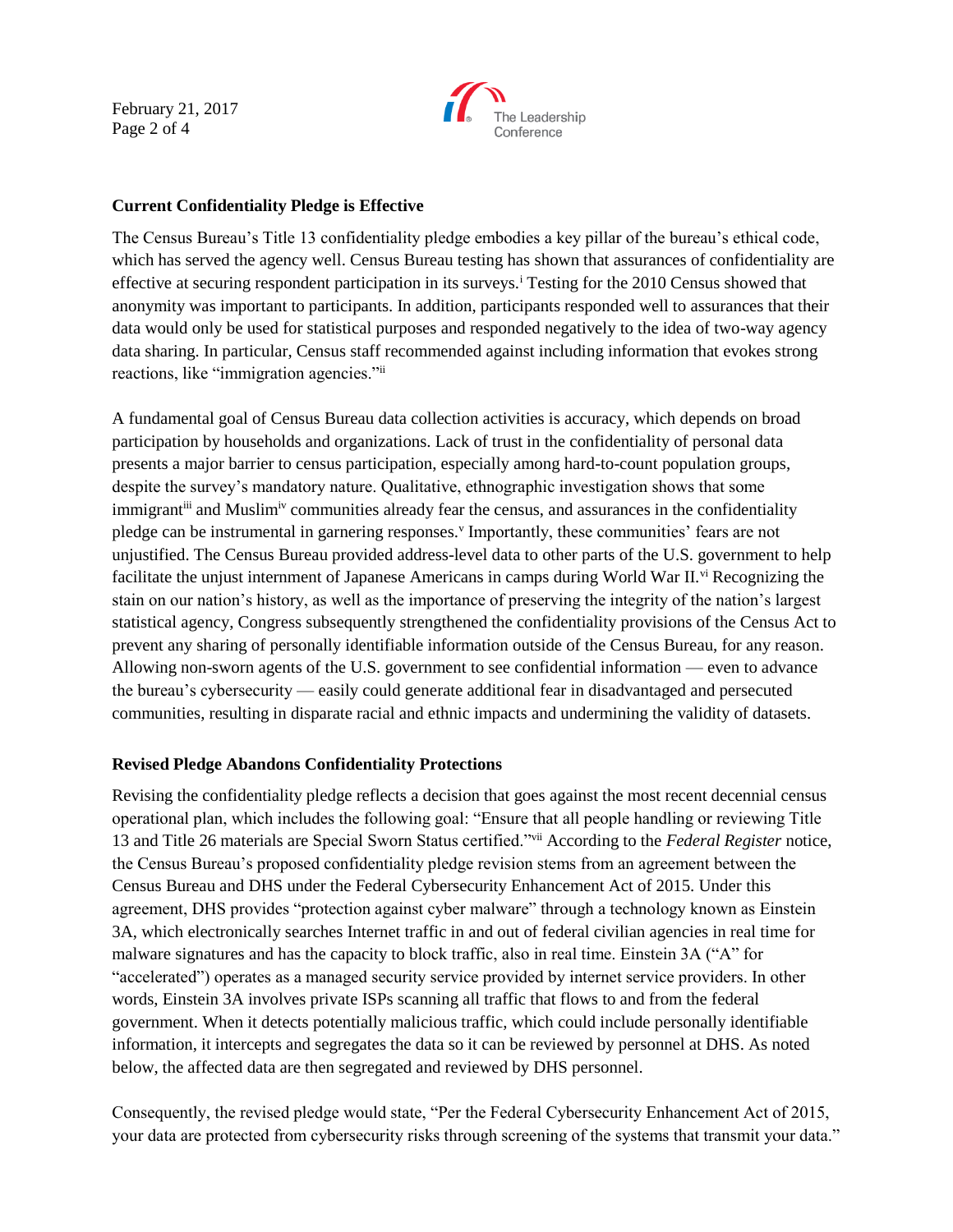February 21, 2017 Page 3 of 4



Neither the pledge nor the notice offer the public any guarantee that personally identifiable information could not be accessed by other federal government agencies. Once such information is in the possession of individuals who are not bound by Title 13's strict confidentiality requirements and penalties, the potential for misuse arises and could be difficult to detect, monitor, and prevent.

It is unclear what data will be seen by public officials who are not bound by the Census Bureau's strict confidentiality protections. In fact, the notice states that when Einstein 3A detects a malware signature however defined—"the Internet packets that contain the malware signature are shunted aside for further inspection by DHS personnel. Since it is possible that such packets entering or leaving a statistical agency's information technology system may contain a small portion of confidential statistical data, **statistical agencies can no longer promise their respondents that their responses will be seen only by statistical agency personnel or their sworn agents**" [emphasis ours]. At a time when the Census Bureau itself has identified negative public perceptions and distrust as major threats to a successful decennial census in 2020, this admission moves in the wrong direction.<sup>viii</sup>

## **Alternative Approaches Are Available**

There are viable alternative approaches that would remove the need to revise the Census Bureau's successful statistical confidentiality pledge. We urge your immediate consideration of at least two administrative solutions to ensure that personally identifiable information cannot be seen by anyone other than Census Bureau employees or their sworn agents. One solution is to train sworn Census Bureau employees to perform Einstein 3A functions for Census Bureau internet traffic. Another option is to require DHS employees who monitor Census Bureau internet traffic using Einstein 3A, to take the current Title 13 confidentiality pledge that binds Census Bureau staff to the strict requirements and penalties of the law. These straightforward, sensible solutions would maintain the strict confidentiality protections the law intends, promote enhanced data security, and require no revision to the established confidentiality pledge that the Census Bureau makes to respondents.

Additionally, we strongly urge DHS to pledge to strip all personally identifiable information from any cybersecurity threat indicator it shares outside the department. The strict confidentiality requirements that encourage participation in the census, especially among vulnerable minority communities, must trump the provisions of the Cybersecurity Information Sharing Act of 2015 ("CISA") that encourage governmentwide sharing.<sup>ix</sup> It is worth noting that such an outcome is not inconsistent with the application of prior laws enacted to protect the nation's security, vis-à-vis Title 13-protected data. The Department of Homeland Security and Department of Justice confirmed during the 2010 Census that the Patriot Act did not trump the strict Title 13 requirements to maintain a firewall between personally identifiable information and all other government agencies. Here, especially with respect to Einstein 3A intercepted traffic, there is a significant threat that, absent a complete scrub of personally identifiable information from any cyber threat indicator, personal information could be used, and access abused, for purposes that will chill participation in the census.